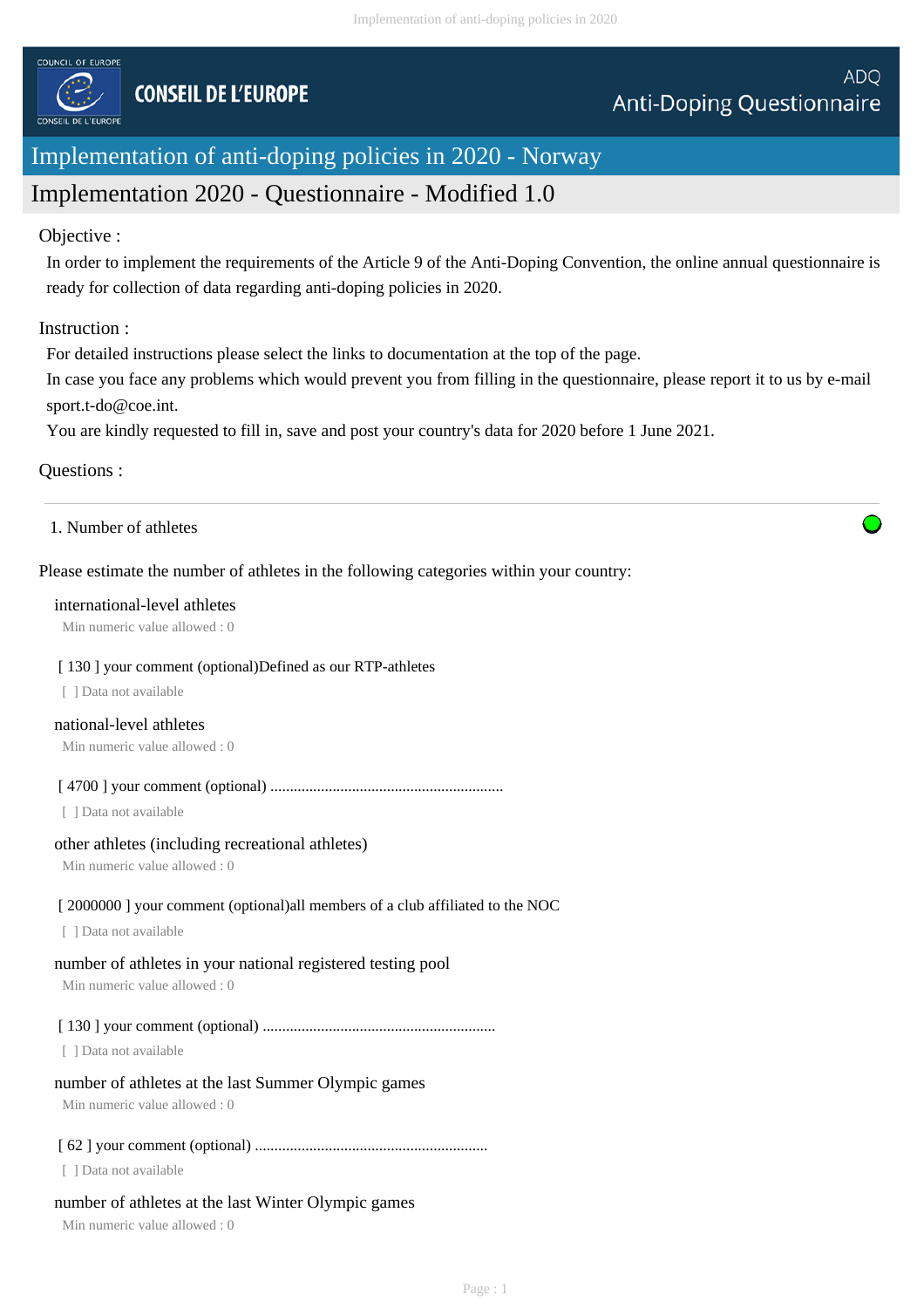| 3. Doping list                                                    |
|-------------------------------------------------------------------|
|                                                                   |
|                                                                   |
|                                                                   |
|                                                                   |
| What is the definition of "doping in sport" used in your country? |
| 2. Doping definition                                              |
| [ ] Data not available                                            |
|                                                                   |
| Min numeric value allowed: 0                                      |
| number of athletes at the last Winter Paralympic games            |
| [ ] Data not available                                            |
| Min numeric value allowed: 0                                      |
| number of athletes at the last Summer Paralympic games            |
| [ ] Data not available                                            |
|                                                                   |

[ X ] Prohibited List, as adopted by the Executive Committee of WADA. Your comment (optional)

............................................................

 [ ] List of banned pharmacological classes of doping agents and doping methods, as adopted by the Monitoring Group (T-DO). Your comment (optional) ............................................................

 [ X ] Prohibited List, as adopted by the Conference of Parties of the International Convention against Doping in Sport (UNESCO). Your comment (optional) ............................................................

[ ] Other, please specify : ............................................................

### 4. Additional doping lists

For the purposes of restricting availability of doping substances, are there other lists than those defined in the question 3?

( X ) Yes, please specify: List in penal code

( ) No. Your comment (optional) ............................................................

Attachments

- Regulations about Narcotics : http://https://lovdata.no/dokument/SF/forskrift/2013-02-14-199
- Public regulations about Narcotics : http://https://lovdata.no/dokument/SF/forskrift/2013-02-14-199
- Public regulations about what is regarding as doping substances : http://https://lovdata.no/dokument/SF/forskrift/1993-04-30- 318?q=forskrift%20doping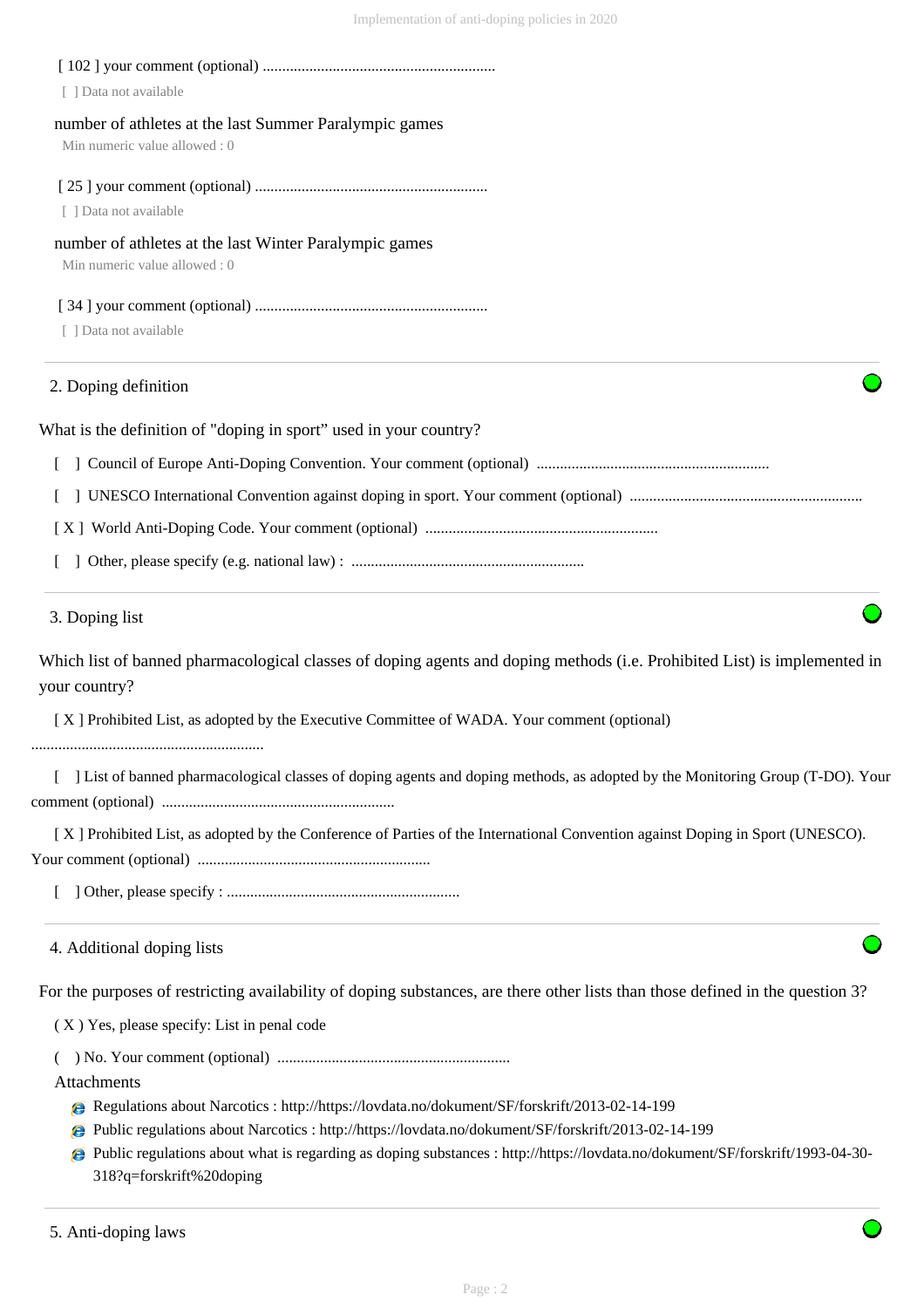Are there any anti-doping laws in your country?

[ ] Anti-doping law (other than ratification of the Convention). Your comment (optional) ............................................................

[X] Other public law rules, please specify: Civil Penal Code 231, 232, 234, 235 and Act on Pharmaceutical medicines 24, 24a, 31

[ ] No. Your comment (optional) ............................................................

### Attachments

 $\sum$  Norwegian-anti-doping-rules.pdf

### 6. National Anti-Doping Organisation (NADO)

What is the legal status of your national anti-doping organisation? Please upload the statutes, if possible

- ( ) Public authority. Your comment (optional) ............................................................
- ( ) Non-governmental organisation. Your comment (optional) ............................................................

|--|--|--|--|

( ) National Olympic Committee acting as a NADO. Your comment (optional) ............................................................

( X ) Other, please specify :Independent Foundation

# Attachments

Anti-Doping Norway statutes.pdf

# 7. NADO activities

Which of the activities below are conducted by your national anti-doping organisation? Please upload the organisational chart, if possible

|                                                | Yes. Your comment<br>(optional)                        | No, please specify which<br>organisation is in charge |
|------------------------------------------------|--------------------------------------------------------|-------------------------------------------------------|
| Co-ordination of action by public authorities  |                                                        | $(X)$ in collaboration with<br>Government             |
| Co-ordination of the fight against trafficking |                                                        | (X) in collaboration with<br>Government               |
| Testing (doping control)                       | (X)                                                    |                                                       |
| Results management                             | (X)                                                    |                                                       |
| Disciplinary procedures                        |                                                        | (X) The Norwegian NOC                                 |
| Education and/or information                   | (X) Also the Norwegian<br>NOC and national federations |                                                       |
| Research                                       | (X) in collaboration with<br>other institutions        |                                                       |

#### Attachments

**PE** ADNO's Organisastional chart 2020.pptx

### 8. Funding of anti-doping programme

# What was the annual budget of the NADO for the 2020 calendar year?

Min numeric value allowed : 0

#### [ 55300000 ] amountNOKCurrency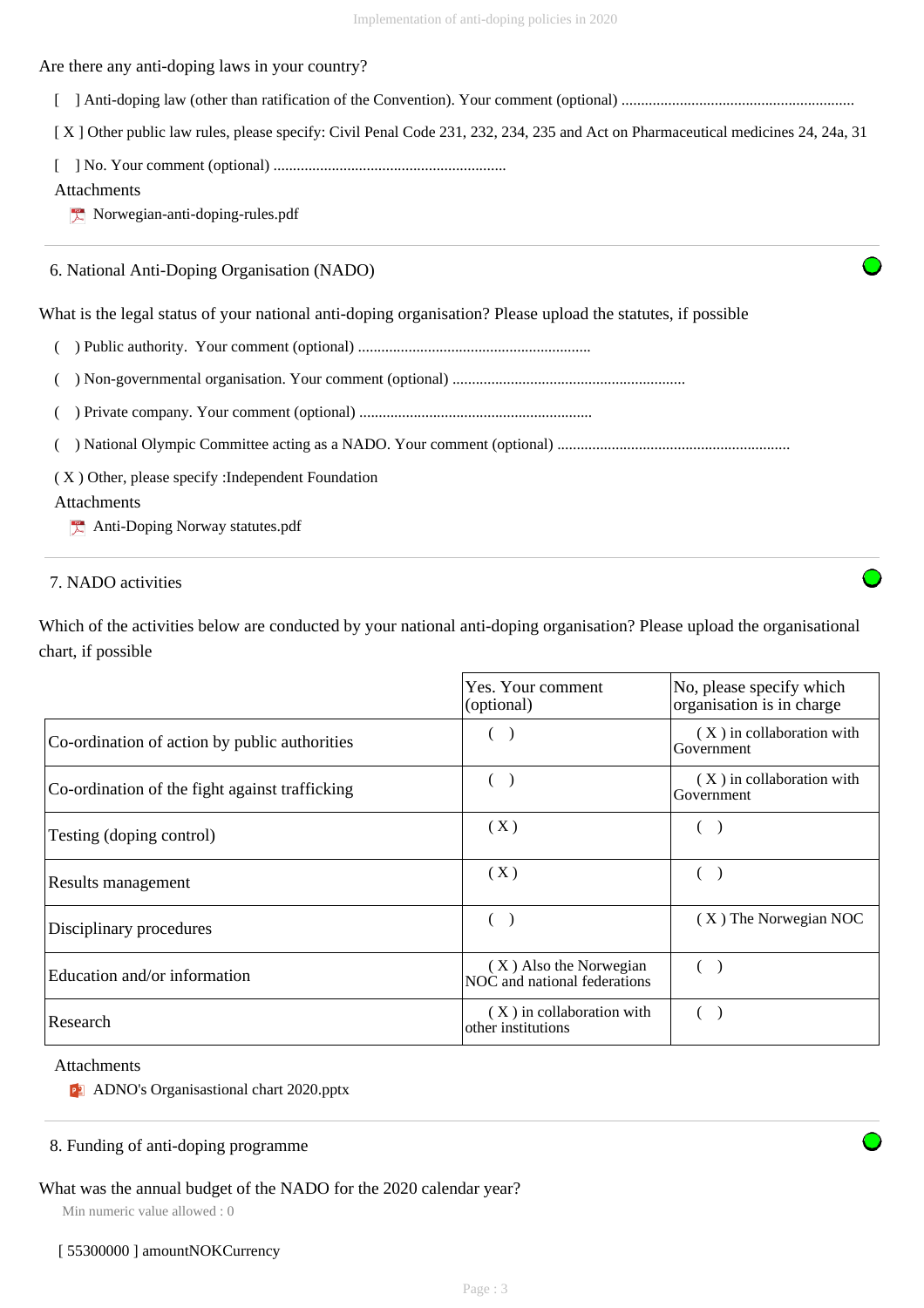[ ] Data not available

#### 9. Funding sources

How is the NADO funded? Please select all that apply and indicate an estimate in percentages:

- [ ] Government17%
- [ ] National Lottery programme71,5%
- [ ] National Olympic Committee (NOC)0%
- [ ] Other sports organisation(s)0,9%
- [ ] Fee for service10,3%
- [ ] Private0%
- [ ] Other0,3%
- 10. Distribution of funding

What percentage of NADO's annual budget is put towards the following core programs?

- [ 22 ] Testing (including equipment, transportation, sample collection personnel fees)
- [ 9 ] Sample analysis
- [4] Investigations
- [ 39 ] Education
- [ 3 ] Research
- [ 2 ] Results Management/Legal
- [ 2 ] Therapeutic Use Exemptions (TUEs)
- [ 19 ] Other (e.g. remuneration, administration) ............................................................

[ ] Data not available

11. Other funding for the anti-doping programme

Are other institutions funding any parts of the national anti-doping programme (e.g. laboratories, research, WADA contribution, Unesco Voluntary Fund)

( ) Yes, please describe ............................................................

 $(X)$  No

12. Sport budget

What amount has been allocated to sport from the State budget through the national ministry responsible for sport for the year 2020?

[ 38010000 ] amountNOKcurrency / other information

[ ] Data not available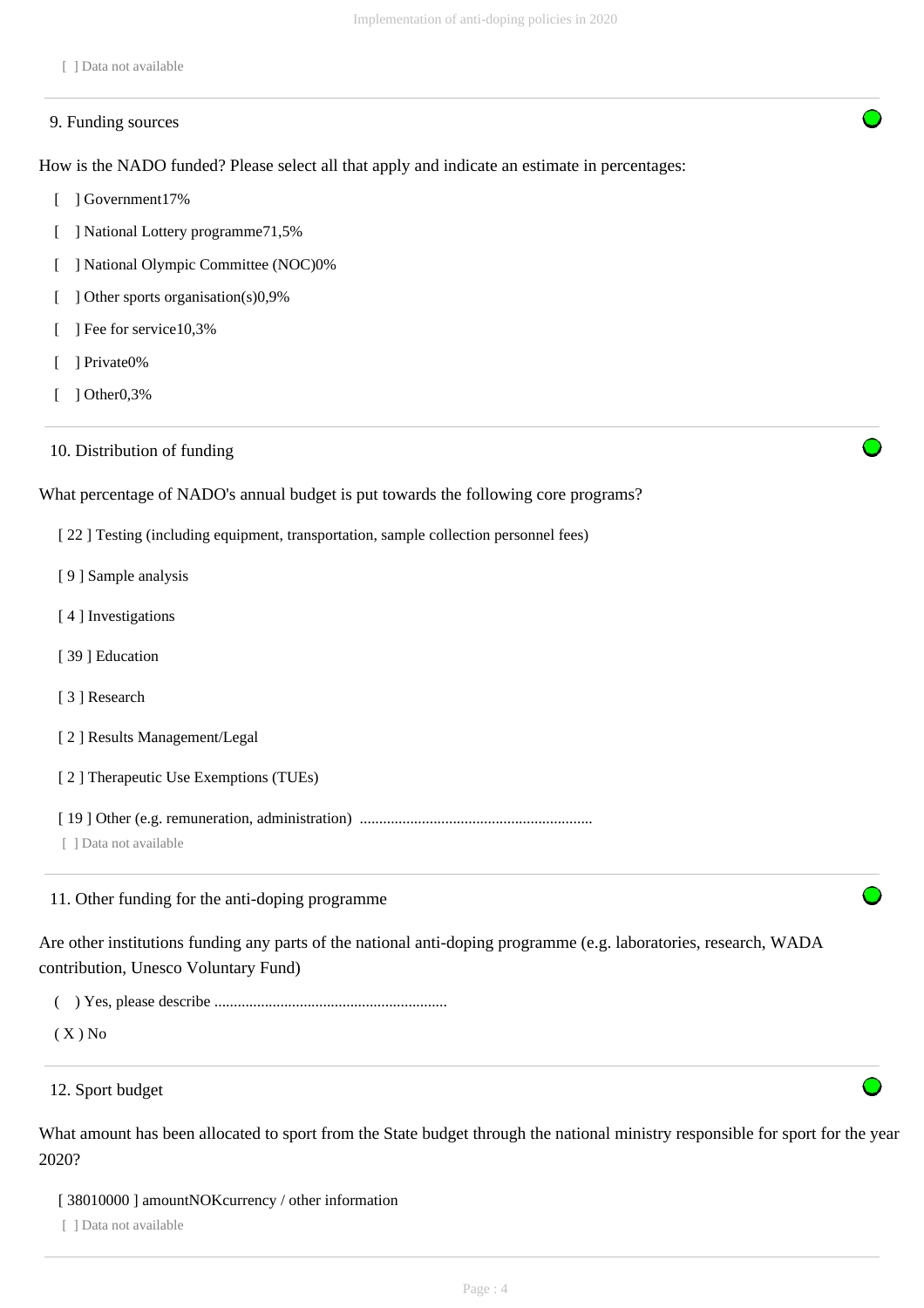# 13. Limiting public funding to organisations

Is public funding withheld from organisations that do not comply with anti-doping regulations and related legal instruments?

( X ) Yes, all funding is withheld; your comment (optional) all or limited

- ( ) A limited amount of funding is withheld; your comment (optional) ............................................................
- ( ) No financial implications; your comment (optional) ............................................................
- ( ) Information not available; your comment (optional) ............................................................

14. Limitation of public funding of persons

Is sport-related financial assistance provided by public authorities withheld from banned athletes or athlete support personnel during the period of their suspension?

( X ) Yes, all funding is withheld; your comment (optional)all or limited

( ) A limited amount of funding is withheld; your comment (optional) ............................................................

( ) No; your comment (optional) ............................................................

 ( ) Not applicable (no sport-related financial assistance is provided by public authorities to athletes or support personnel); your comment (optional) ............................................................

( ) Information not available; your comment (optional) ............................................................

#### 15. Testing programme

Does your country have a national testing programme?

( X ) Yes

- ( ) No, please explain ............................................................
- 16. Elements of the testing programme

What elements of the testing program are implemented by the NADO?

[ X ] Risk assessment and test distribution planning (TDP)

- [ X ] Registered testing pool
- [ X ] Random selection of athletes
- [ X ] Targeted selection of athletes
- [ X ] In-competition testing
- [X] Out-of-competition testing
- [X] No-advance notice testing
- [X ] Blood testing
- [ X ] Athlete biological passport (ABP) modules

[ ] Other elements, please specify ............................................................

[ ] If some elements are implemented by another body, please specify which body ............................................................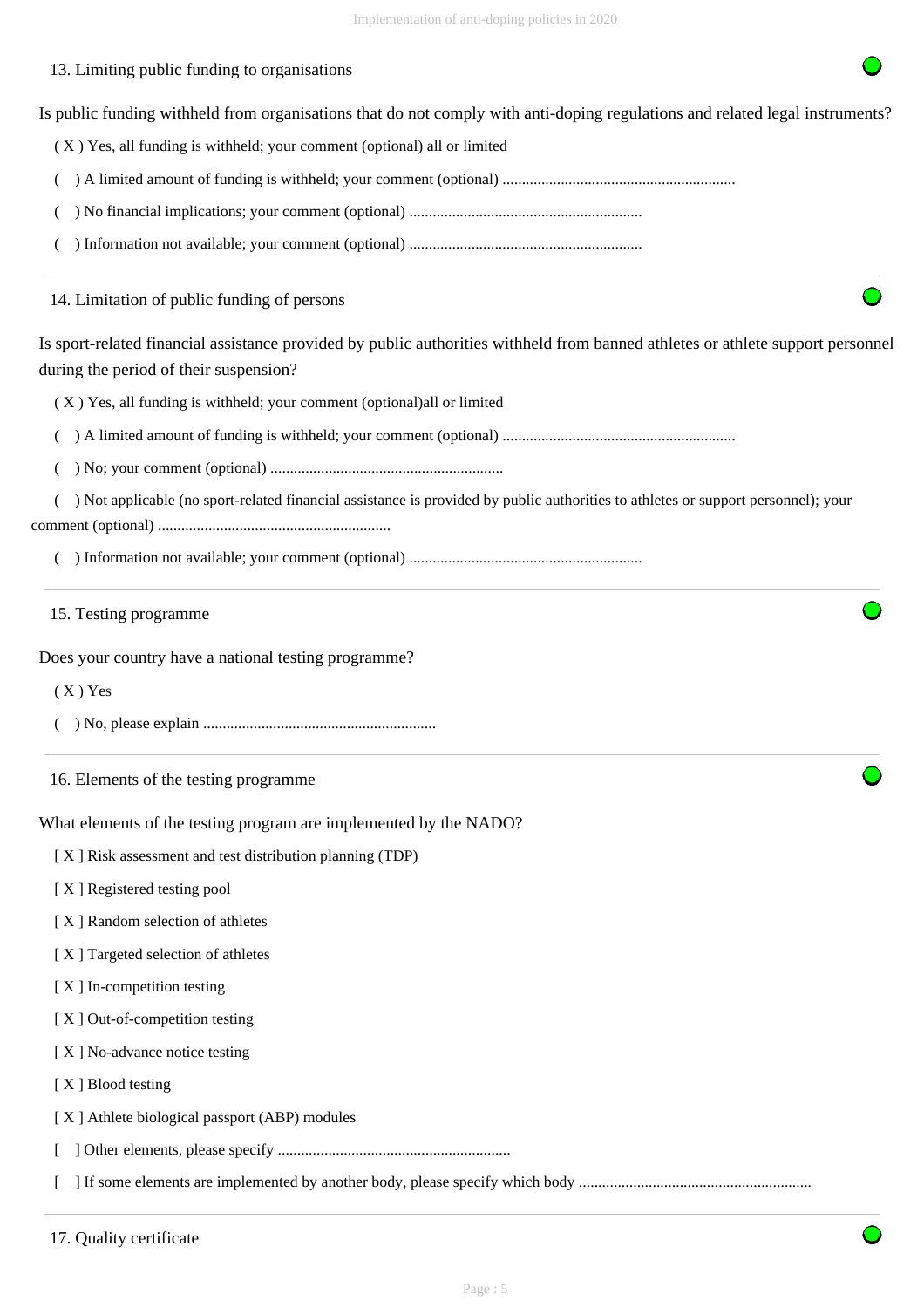Is your NADO or part of its procedures certified according to a quality standard (such as ISO or any other quality assurance system)?

 ( X ) Yes, please specify which standard, its scope and validityISO9001:2015, valid until 22 April 2023. Scope: the national anti-doping program according to the WADC and standards.

( ) In progress, please specify ............................................................

( ) No. Your comment (optional) ............................................................

Attachments

ISO-9001-Anti-Doping Norway.pdf

18. NADO staff, committee members and other anti-doping specialists

Please outline below how many NADO staff, committees' members and other anti-doping specialists are involved in the coordination and management of your anti-doping programs (except sample collection personnel)

Min numeric value allowed : 0

[ 28 ] staff full time

[ 60 ] staff part time

[ 24 ] committees' members (including, but not limited to, members of the disciplinary panels, NADO Board, TUE, education, whereabouts, scientific, athletes, appeals, ethics and/or other committees)

[ 0 ] other specialists, please describe0

[ ] Data not available

### 19. Sample collection personnel

Do you have sample collection personnel (SCP) ?

( X ) Yes, within the NADO

( ) Yes, through a service provider (Delegated third party) ............................................................

( ) No, please explain ............................................................

### 20. Number of DCOs and BCOs

How many doping control officers (DCOs), blood control officers (BCOs) and chaperones are in your sample collection personnel programme?

Min numeric value allowed : 0

[ 35 ] DCOs; your comment (optional)Included 18 that also works as BOCs

[ 23 ] BCOs; your comment (optional)All are DCO or Chaperone in addition

### [ 9 ] Chaperones; your comment (optional)5 of them are BCO also

[ ] Data not available

### 21. Laboratory

Is there a doping control laboratory in your country?

[ X ] Yes, accredited or approved by WADA in accordance with the International Standard for Laboratories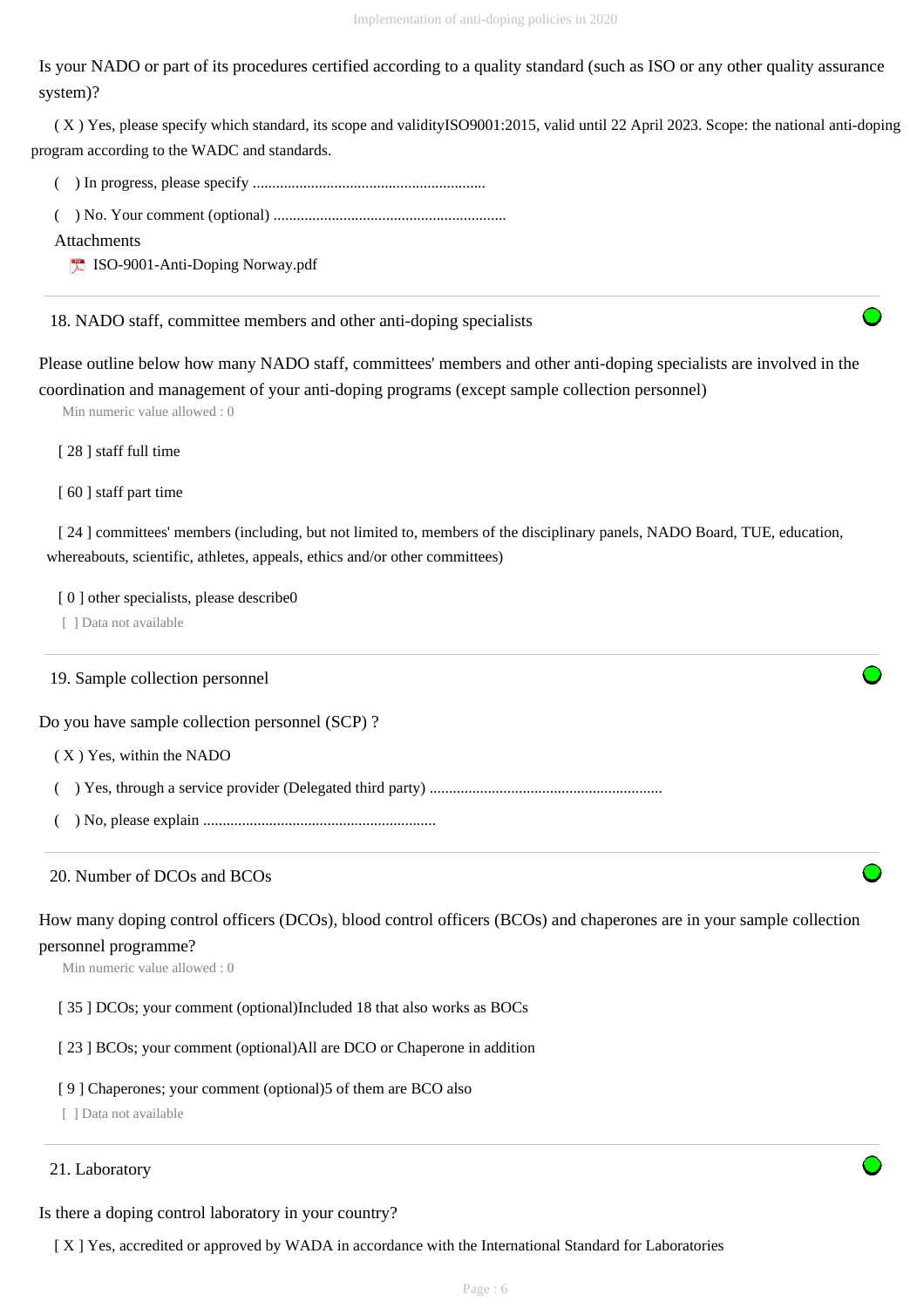$\bigcap$ 

[ ] No, but a preparatory process is in progress to apply for accreditation or approval by WADA

 $\lceil$   $\rceil$  No

### 22. Use of WADA laboratories

Which WADA-accredited or approved laboratories are used for analysis of samples collected by your NADO as a Testing authority within your national testing program in the year 2020? Please list all that applies, including the laboratory in your own country (if you use it) and indicate the percentage of samples analysed in each laboratory. Enter "0", if you don't use this laboratory

|                                   | % of NADO samples (estimate) |
|-----------------------------------|------------------------------|
| <b>ANKARA, TURKEY</b>             | $\boldsymbol{0}$             |
| <b>ATHENS, GREECE</b>             | $\boldsymbol{0}$             |
| <b>BANGKOK, THAILAND</b>          | $\boldsymbol{0}$             |
| <b>BARCELONA, SPAIN</b>           | 0,73                         |
| <b>BEIJING, CHINA</b>             | $\boldsymbol{0}$             |
| <b>BLOEMFONTEIN, SOUTH AFRICA</b> | $\boldsymbol{0}$             |
| <b>BUCHAREST, ROMANIA</b>         | $\boldsymbol{0}$             |
| COLOGNE, GERMANY                  | 0,87                         |
| DOHA, QATAR                       | 0,09                         |
| GHENT, BELGIUM                    | $\boldsymbol{0}$             |
| HAVANA, CUBA                      | $\boldsymbol{0}$             |
| <b>HELSINKI, FINLAND</b>          | $\boldsymbol{0}$             |
| KREISCHA, GERMANY                 | $\boldsymbol{0}$             |
| LAUSANNE, SWITZERLAND             | 0,04                         |
| LONDON, UNITED KINGDOM            | $\boldsymbol{0}$             |
| LOS ANGELES, USA                  | $\boldsymbol{0}$             |
| MADRID, SPAIN                     | 0,27                         |
| MONTREAL, CANADA                  | $\boldsymbol{0}$             |
| NEW DELHI, INDIA                  | $\boldsymbol{0}$             |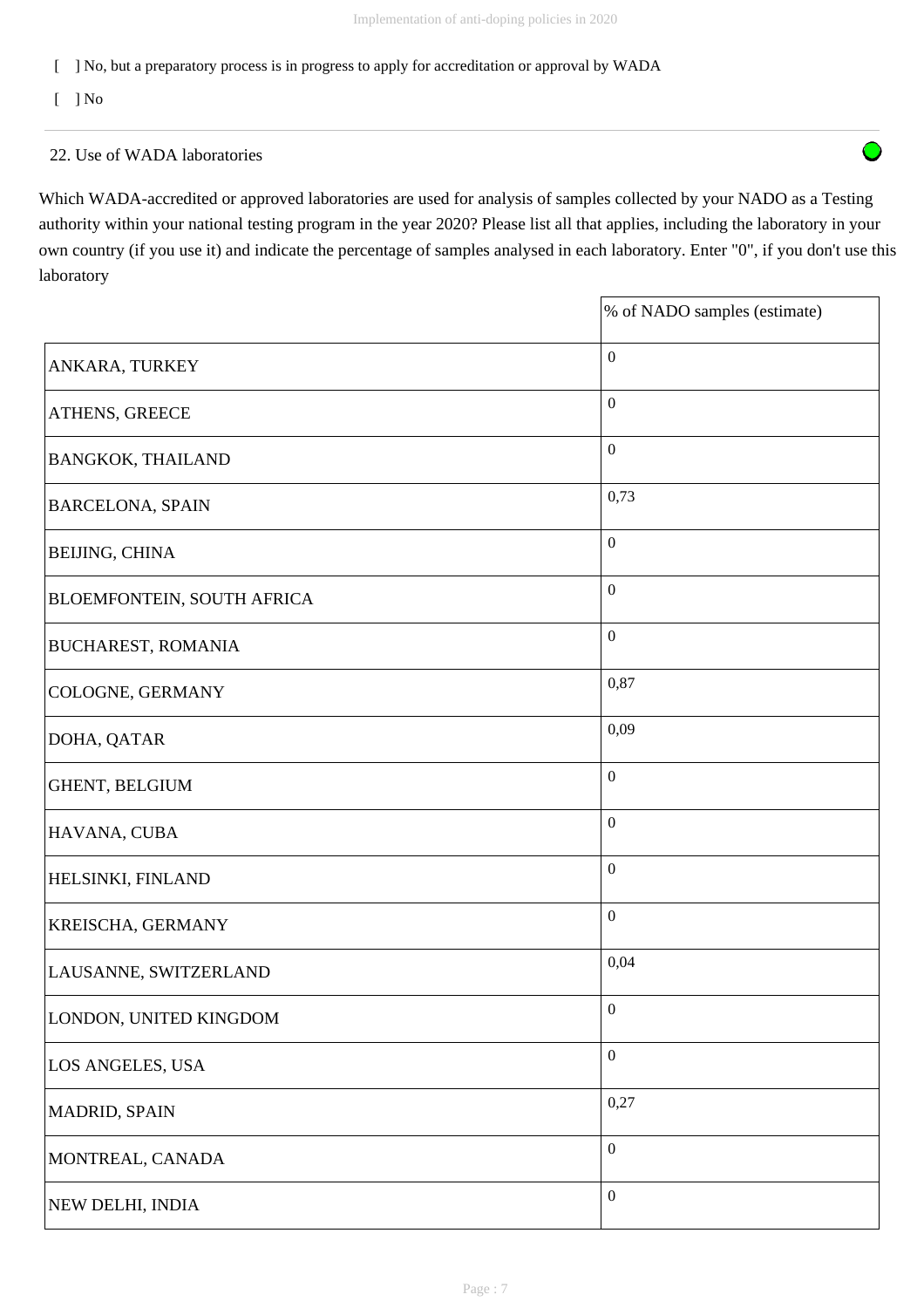| <b>OSLO, NORWAY</b>    | 97,28            |
|------------------------|------------------|
| PARIS, FRANCE          | $\theta$         |
| RIO DE JANEIRO, BRAZIL | $\overline{0}$   |
| ROMA, ITALY            | $\overline{0}$   |
| SALT LAKE CITY, USA    | $\mathbf{0}$     |
| SEIBERSDORF, AUSTRIA   | $\overline{0}$   |
| SEOUL, SOUTH KOREA     | $\boldsymbol{0}$ |
| STOCKHOLM, SWEDEN      | 0,5              |
| SYDNEY, AUSTRALIA      | $\overline{0}$   |
| TOKYO, JAPAN           | $\theta$         |
| WARSAW, POLAND         | $\Omega$         |

[ ] Data not available

### 23. Testing statistics

How many samples were collected under your national testing program in the year 2020?

|                                                             | Urine | Blood (including ABP) |
|-------------------------------------------------------------|-------|-----------------------|
| In-competition samples<br>Min numeric value allowed : 0     | 632   | 66                    |
| Out-of-competition samples<br>Min numeric value allowed : 0 | 835   | 639                   |

[ ] Data not available

Attachments

ADNOs 2020 Testing Figures : http://https://www.antidoping.no/%C3%A5rsrapport-2020/kontrollp%C3%A5tale/pr%C3%B8vetaking

24. Testing abroad

Did you test athletes under your authority who reside or train abroad (directly or by subcontracting other ADOs or antidoping service providers)?

( X ) Yes; your comment (optional) ............................................................

( ) Not in 2020, but we have authorisation to do so; your comment (optional) ............................................................

( ) No, we do not have authorisation to do so; your comment (optional) ............................................................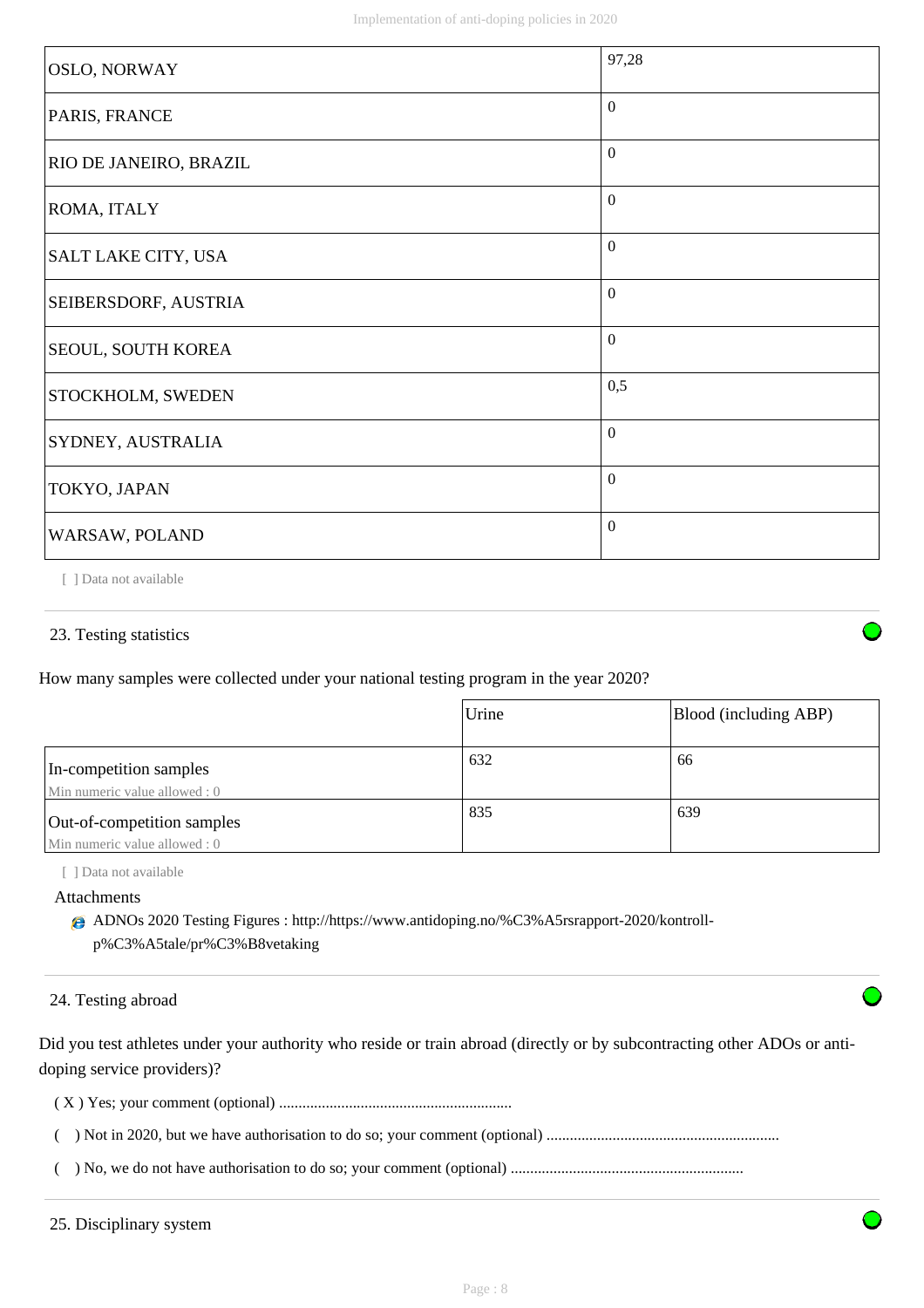Please describe the disciplinary process for the anti-doping rule violations and application of the T-DO Recommendation on ensuring the independence of hearing panels (bodies) and promoting fair trial in anti-doping cases [T-DO/Rec(2017)01] http://rm.coe.int/recommendation-on-ensuring-the-independence-of-hearing-panels-bodies-a/1680735159

| Has your State established<br>centralised panel/body in<br>charge of all hearing<br>proceedings in anti-doping<br>matters (hearing panel)?                                                       | yes |                |  |
|--------------------------------------------------------------------------------------------------------------------------------------------------------------------------------------------------|-----|----------------|--|
| Is the hearing panel<br>independent, and<br>operationally independent<br>from sport movement (i.a.<br>national federations,<br>National Olympic<br>Committee, National<br>Paralympic Committee)? | yes |                |  |
| Is the hearing panel<br>operationally independent<br>from the government?                                                                                                                        | yes |                |  |
| Is the hearing panel<br>operationally independent<br>from the NADO?                                                                                                                              | yes | $\blacksquare$ |  |
| Are you aware of T-<br>DO/Rec(2017)01?                                                                                                                                                           | yes | ۰              |  |
| Is the composition of the<br>hearing panel in line with the<br>requirements outlined in T-<br>DO/Rec(2017)01?                                                                                    | yes |                |  |
| Are the rights of access to<br>justice ensured in accordance<br>with T-DO/Rec(2017)01?                                                                                                           | yes | $\overline{a}$ |  |
| Other comments                                                                                                                                                                                   | no  |                |  |

[ ] Data not available

#### Attachments

**Sanction ADRV process Norway.docx** 

#### 26. Appeals system

Please describe the process for handling anti-roping rule violations appeals

Describe, upload documents or add the link to the relevant content see attachment.

[ ] Data not available

### Attachments

**Sanction ADRV process Norway.docx** 

27. Anti-doping rule violations (ADRV)

How many anti-doping rule violations cases were initiated in 2020 and how many of these initiated cases resulted in the imposition of a sanction?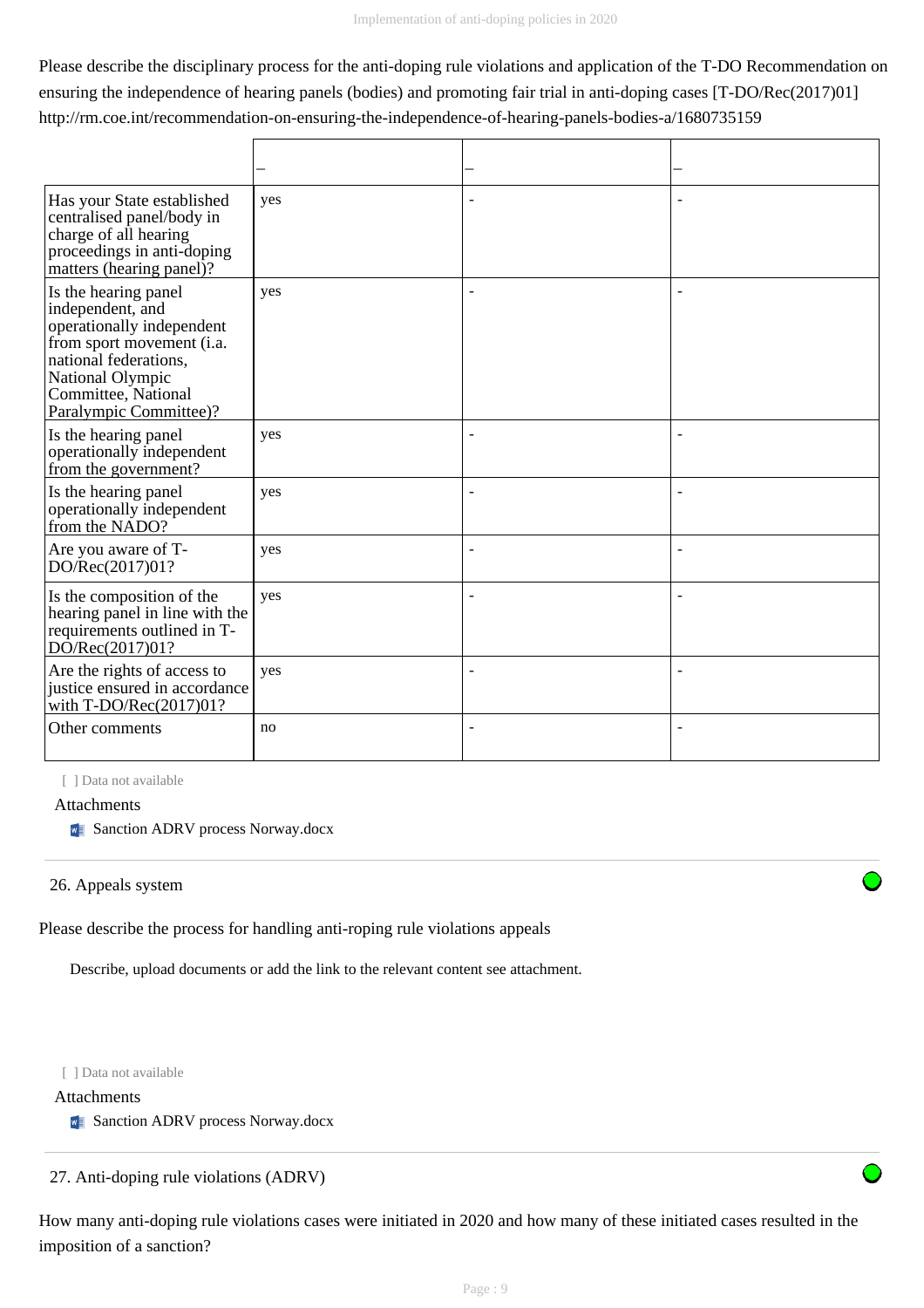|                                                                                                                                                  | Initiated cases  | Cases that resulted in a Cases that resulted in<br>sanction | no sanction      |
|--------------------------------------------------------------------------------------------------------------------------------------------------|------------------|-------------------------------------------------------------|------------------|
| Presence of a prohibited substance or its<br>metabolites or markers in an athlete's sample<br>Min numeric value allowed: 0                       | 5                | 5                                                           | $\theta$         |
| Use or attempted use by an athlete of a<br>prohibited substance or a prohibited method<br>Min numeric value allowed: 0                           | $\overline{0}$   | $\Omega$                                                    | $\Omega$         |
| Evading, refusing or failing to submit to<br>sample collection<br>Min numeric value allowed: 0                                                   | $\boldsymbol{0}$ | $\Omega$                                                    | $\Omega$         |
| Whereabouts failures<br>Min numeric value allowed: 0                                                                                             | $\theta$         | $\Omega$                                                    | $\boldsymbol{0}$ |
| Tampering or attempted tampering with any<br>part of doping control<br>Min numeric value allowed: 0                                              | $\boldsymbol{0}$ | $\boldsymbol{0}$                                            | $\boldsymbol{0}$ |
| Possession of prohibited substances and<br>prohibited methods<br>Min numeric value allowed: 0                                                    | $\overline{2}$   | $\overline{2}$                                              | $\theta$         |
| Trafficking or attempted trafficking in any<br>prohibited substance or prohibited method<br>Min numeric value allowed: 0                         | $\boldsymbol{0}$ | $\mathbf{0}$                                                | $\overline{0}$   |
| Administration or attempted administration to<br>any athlete of any prohibited method or<br>prohibited substance<br>Min numeric value allowed: 0 | $\Omega$         | $\boldsymbol{0}$                                            | $\Omega$         |
| Complicity<br>Min numeric value allowed: 0                                                                                                       | $\overline{0}$   | $\boldsymbol{0}$                                            | $\boldsymbol{0}$ |
| Prohibited association<br>Min numeric value allowed: 0                                                                                           | $\Omega$         | $\boldsymbol{0}$                                            | $\boldsymbol{0}$ |

[ ] Data not available

### 28. Whereabouts failures

How many of the following whereabouts failures have you registered in 2020?

#### [14] One missed test or filing failure

### [ 2 ] Any combination of two missed tests and/or filing failures

[ ] Data not available

29. Co-operation with law enforcement agencies

What measures have been taken to ensure co-operation between NADO and law enforcement agencies in limiting illegal availability of doping substances?

[ ] Law, please specify ............................................................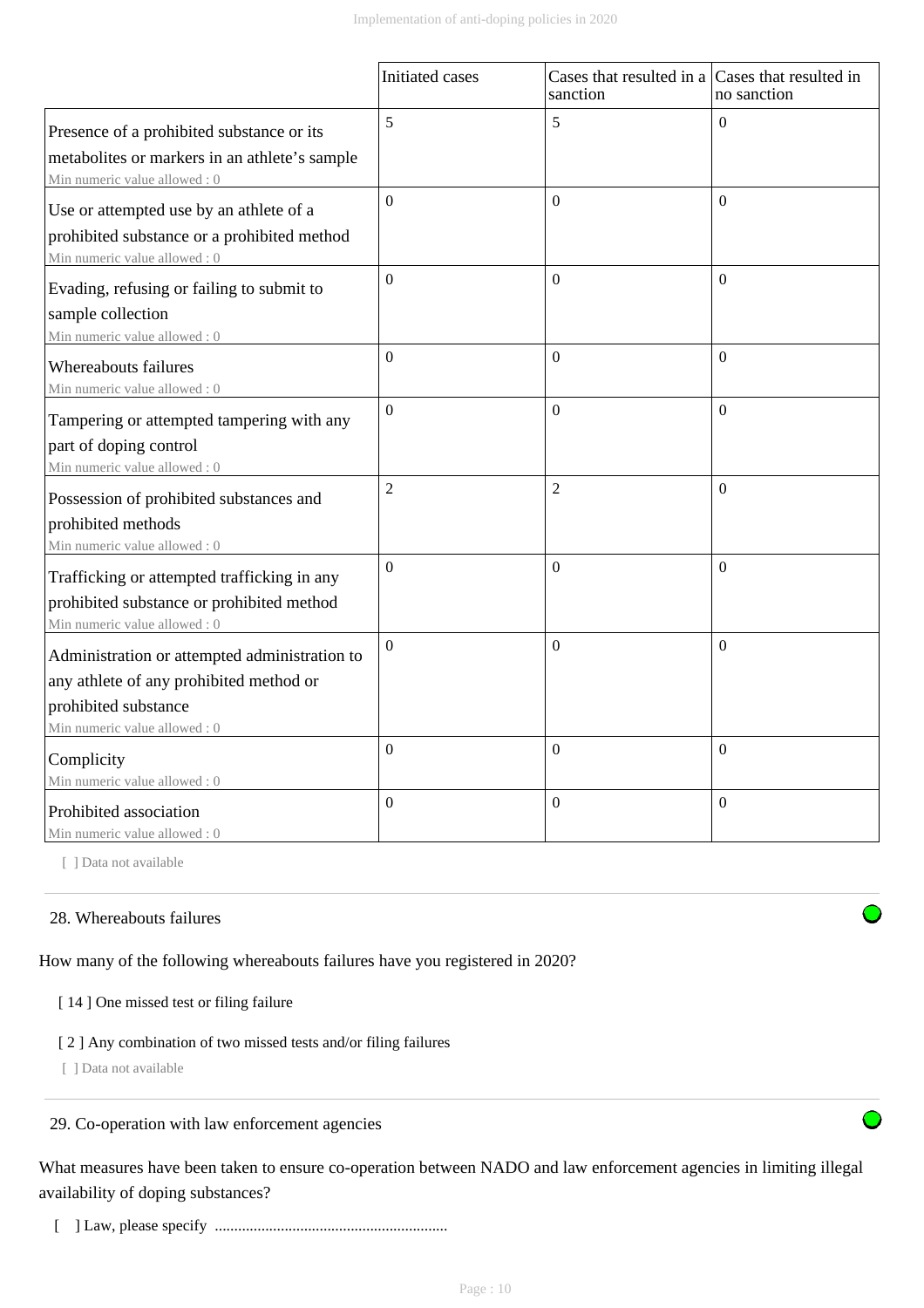

[ ] Not applicable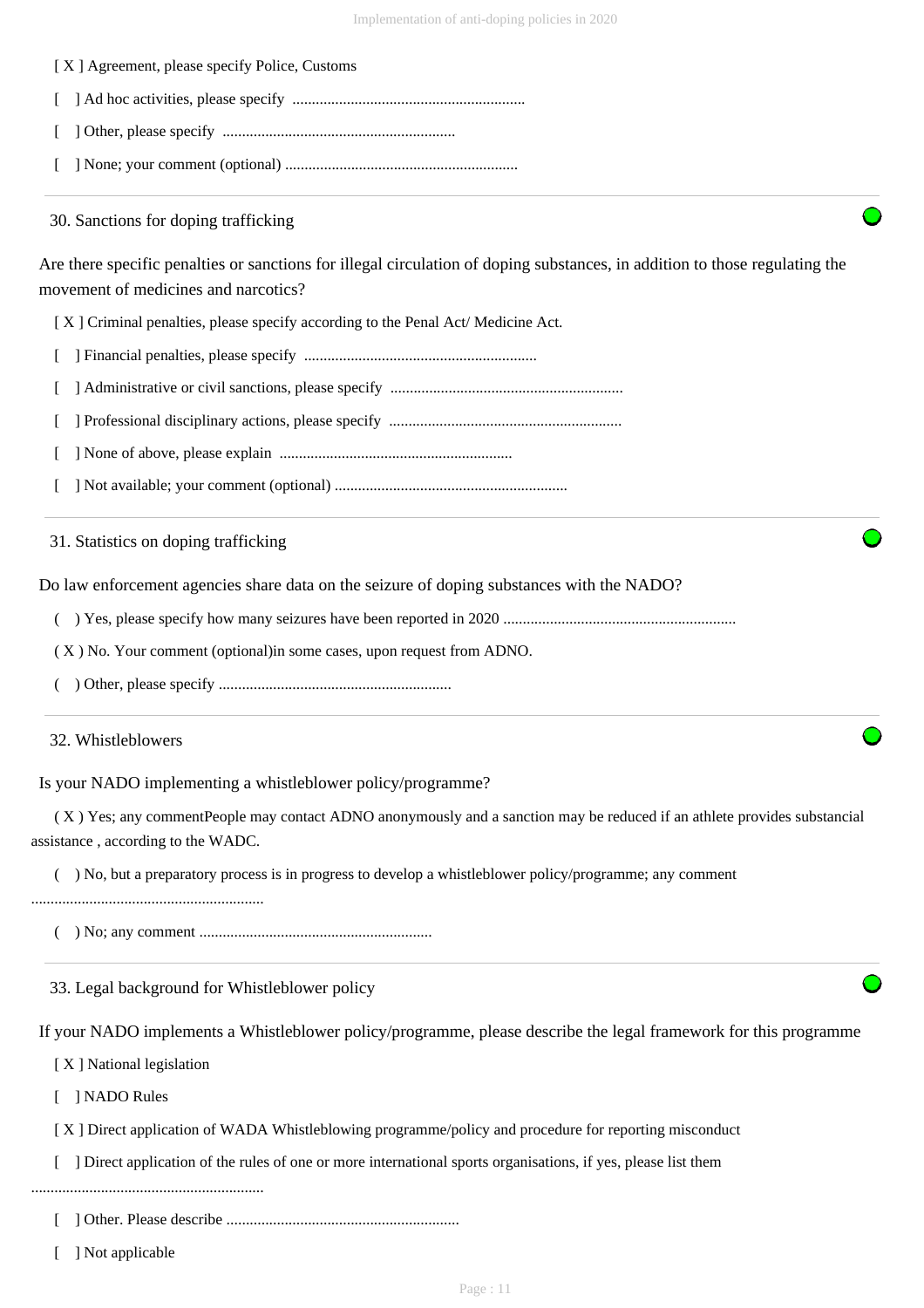### 34. Organisation of anti-doping education

### Which organisations are involved in implementing anti-doping education programs?

[ X ] National anti-doping organisation

- [ ] Ministry responsible for sport
- [ ] Ministry responsible for education
- [ ] Ministry responsible for health
- [ ] Other governmental body ............................................................
- [ X ] National sport federations
- [ X ] Regional/municipal sport organisations
- [ X ] Universities
- [ X ] Schools
- [ X ] Sport clubs
- [ X ] Other bodiesFitness Centres

### 35. Anti-doping education themes

### What types of anti-doping message are provided for different target groups?

|                      | elite<br>athletes | young<br>athletes | recreatio<br>nal<br>athletes | sports<br>officials | coaches | medical<br>personne | school<br>pupils                  | media                             | general<br>public                 | other                             |
|----------------------|-------------------|-------------------|------------------------------|---------------------|---------|---------------------|-----------------------------------|-----------------------------------|-----------------------------------|-----------------------------------|
| National and         | [X]               | [X]               | [X]                          | [X]                 | [X]     | [X]                 | $\begin{bmatrix} 1 \end{bmatrix}$ | [X]                               | $\begin{bmatrix} 1 \end{bmatrix}$ | $\begin{bmatrix} 1 \end{bmatrix}$ |
| International anti-  |                   |                   |                              |                     |         |                     |                                   |                                   |                                   |                                   |
| doping rules         |                   |                   |                              |                     |         |                     |                                   |                                   |                                   |                                   |
| Harm of doping to    | [X]               | [X]               | [X]                          | [X]                 | [X]     | [X]                 | [X]                               | [X]                               | [X]                               | $\begin{bmatrix} 1 \end{bmatrix}$ |
| the spirit of sport  |                   |                   |                              |                     |         |                     |                                   |                                   |                                   |                                   |
| Athletes and         | [X]               | [X]               | [X]                          | [X]                 | [X]     | [X]                 | [X]                               | [X]                               | $\begin{bmatrix} 1 \end{bmatrix}$ | $\begin{bmatrix} 1 \end{bmatrix}$ |
| athlete support      |                   |                   |                              |                     |         |                     |                                   |                                   |                                   |                                   |
| personnel's rights   |                   |                   |                              |                     |         |                     |                                   |                                   |                                   |                                   |
| and responsibilities |                   |                   |                              |                     |         |                     |                                   |                                   |                                   |                                   |
| Consequences of      | [X]               | [X]               | [X]                          | [X]                 | [X]     | [X]                 | [X]                               | [X]                               | $\begin{bmatrix} 1 \end{bmatrix}$ | $\lceil \; \rceil$                |
| doping, including    |                   |                   |                              |                     |         |                     |                                   |                                   |                                   |                                   |
| sanctions, health    |                   |                   |                              |                     |         |                     |                                   |                                   |                                   |                                   |
| and social           |                   |                   |                              |                     |         |                     |                                   |                                   |                                   |                                   |
| consequences         |                   |                   |                              |                     |         |                     |                                   |                                   |                                   |                                   |
| Substances and       | [X]               | [X]               | [X]                          | [X]                 | [X]     | [X]                 | $\begin{bmatrix} 1 \end{bmatrix}$ | $\begin{bmatrix} 1 \end{bmatrix}$ | $[\ ]$                            | $\begin{bmatrix} 1 \end{bmatrix}$ |
| methods on the       |                   |                   |                              |                     |         |                     |                                   |                                   |                                   |                                   |
| Prohibited List      |                   |                   |                              |                     |         |                     |                                   |                                   |                                   |                                   |
| Doping control       | [X]               | [X]               | [X]                          | [X]                 | [X]     | [X]                 | $\lceil \; \rceil$                |                                   | $\begin{bmatrix} 1 \end{bmatrix}$ | $\lceil \; \rceil$                |
| procedures           |                   |                   |                              |                     |         |                     |                                   |                                   |                                   |                                   |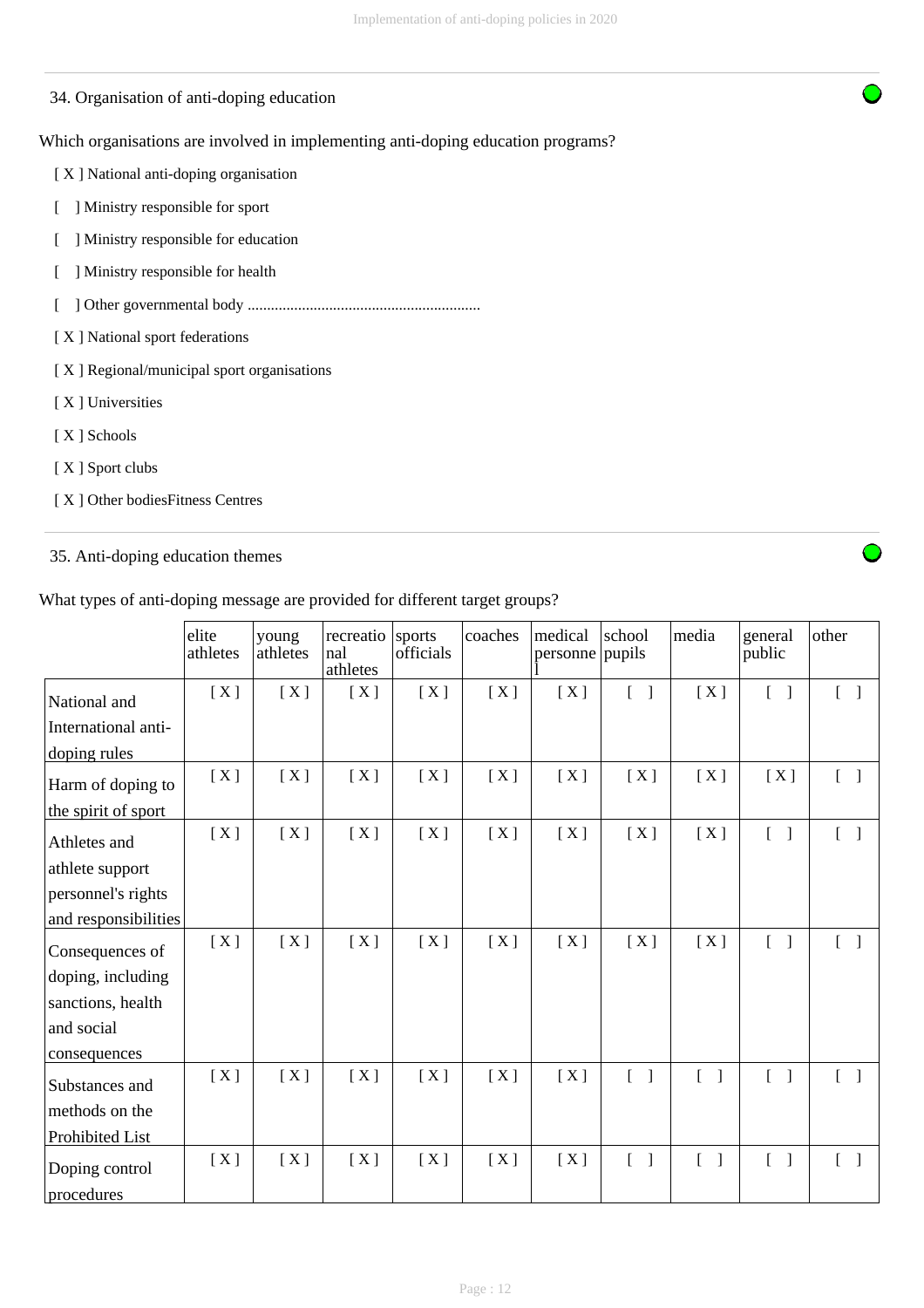| Therapeutic use<br>exemptions<br>(TUES)   | [X] | [X] | $[\,\mathrm{X}\,]$ | $[\,\mathrm{X}\,]$ | [X]                | [X] | [X] |  |  |
|-------------------------------------------|-----|-----|--------------------|--------------------|--------------------|-----|-----|--|--|
| Applicable<br>whereabouts<br>requirements | [X] | [X] | [X]                | [X]                | $[\,\mathrm{X}\,]$ | [X] |     |  |  |

### 36. Nutritional supplements

What measures have been taken to address the problems related to nutritional supplements in sport?

- [ ] Restrict availability
- [ ] Control of production
- [ ] Provide quality assurance
- [ X ] Comprehensive labelling
- [ ] Limit advertising and promotion
- [ X ] Educational and informational measures
- [ ] Other, please specify: ............................................................

### 37. Anti-doping research

Has any anti-doping research been undertaken or supported?

- ( X ) Yes; your comment (optional) ............................................................
- ( ) Yes, to a limited extent; your comment (optional) ............................................................
- ( ) No; your comment (optional) ............................................................
- 38. Areas of anti-doping research

What are the areas of anti-doping research?

- [ X ] Doping prevention
- [X] Detection methods
- [ X ] Behavioural and social aspects of doping
- [ ] Health consequences of doping
- [ X ] Physiological and psychological training programmes
- [ ] Emerging substances or methods
- [ X ] Alternative testing methods
- [ ] None
- [ ] Other; your comment (optional) ............................................................

39. Publication of anti-doping research

How many articles with the results of this research have been published in peer-reviewed scientific journals? Please upload a summary or share links to resources, if available